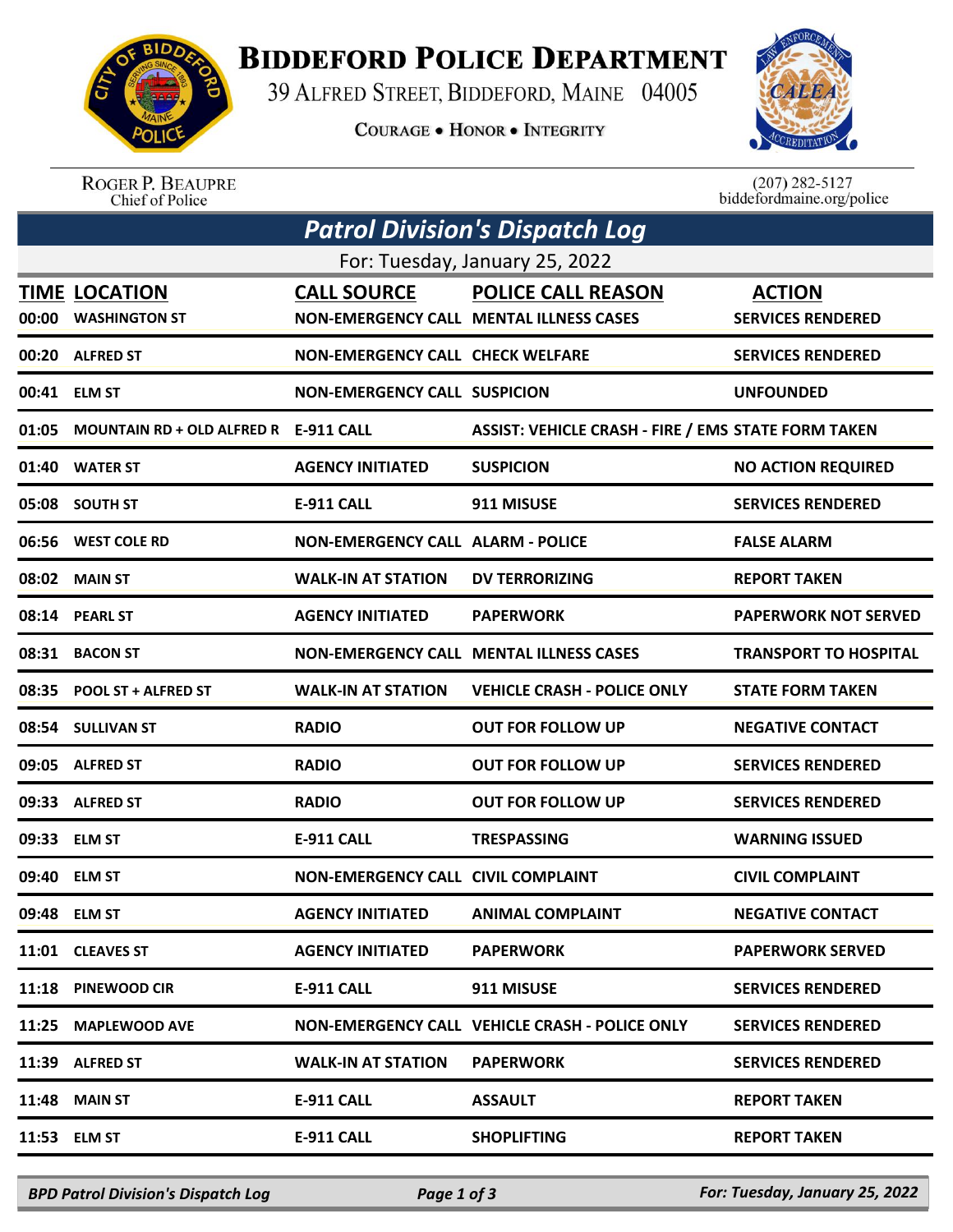|       | <b>TIME LOCATION</b><br>12:02 MAIN ST + MAPLEWOOD AVE                          | <b>CALL SOURCE</b><br><b>WALK-IN AT STATION</b>                                  | <b>POLICE CALL REASON</b><br><b>WEAPONS</b>                                  | <b>ACTION</b><br><b>SERVICES RENDERED</b> |
|-------|--------------------------------------------------------------------------------|----------------------------------------------------------------------------------|------------------------------------------------------------------------------|-------------------------------------------|
|       | 12:22 ALFRED ST + WEST COLE RD                                                 | <b>E-911 CALL</b>                                                                | <b>VEHICLE CRASH - POLICE ONLY</b>                                           | <b>STATE FORM TAKEN</b>                   |
|       | 13:04 DARTMOUTH ST                                                             | <b>E-911 CALL</b>                                                                | <b>ASSIST: MEDICAL</b>                                                       | <b>TRANSPORT TO HOSPITAL</b>              |
|       | 13:12 ELM ST                                                                   | <b>AGENCY INITIATED</b>                                                          | <b>ANIMAL COMPLAINT</b>                                                      | <b>WARNING ISSUED</b>                     |
|       | <b>13:33 MAIN ST</b>                                                           | <b>NON-EMERGENCY CALL CRIMINAL MISCHIEF</b>                                      |                                                                              | <b>REPORT TAKEN</b>                       |
|       | <b>13:39 MAIN ST</b>                                                           |                                                                                  | <b>NON-EMERGENCY CALL MENTAL ILLNESS CASES</b>                               | <b>SERVICES RENDERED</b>                  |
|       | 14:38 DUPONT AVE                                                               | <b>NON-EMERGENCY CALL JUVENILE OFFENSES</b>                                      |                                                                              | <b>SERVICES RENDERED</b>                  |
|       | 14:41 ROBERTS ST                                                               | <b>NON-EMERGENCY CALL SUSPICION</b>                                              |                                                                              | <b>SERVICES RENDERED</b>                  |
|       | 15:58 ELM ST + DARTMOUTH ST                                                    |                                                                                  | NON-EMERGENCY CALL ASSIST: VEHICLE CRASH - FIRE / EMS STATE FORM TAKEN       |                                           |
|       | 16:00 SOUTH ST                                                                 | <b>AGENCY INITIATED</b>                                                          | <b>COMMUNITY ENGAGEMENT</b>                                                  | <b>SERVICES RENDERED</b>                  |
|       | 16:29 MARINER WAY                                                              | NON-EMERGENCY CALL FRAUD / SCAM                                                  |                                                                              | <b>REPORT TAKEN</b>                       |
|       | 16:56 MAIN ST + FOSS ST                                                        | AGENCY INITIATED WARRANT ARREST                                                  | DEFENDANT: NICHOLAS DAVID ZOMPA  AGE: 38  RESIDENT OF: OLD ORCHARD BEACH, ME | <b>ARREST(S) MADE</b>                     |
|       | <b>CHARGE: VIOLATING CONDITION OF RELEASE</b><br><b>CHARGE: WARRANT ARREST</b> | <b>CHARGE: OPERATING WHILE LICENSE SUSPENDED OR REVOKED</b>                      |                                                                              |                                           |
|       | <b>17:18 MAIN ST</b>                                                           | <b>AGENCY INITIATED</b>                                                          | <b>COMMUNITY ENGAGEMENT</b>                                                  | <b>SERVICES RENDERED</b>                  |
|       | 17:18 ELM ST                                                                   | NON-EMERGENCY CALL SHOPLIFTING                                                   |                                                                              | <b>SUMMONS ISSUED</b>                     |
|       |                                                                                | <b>CHARGE: THEFT BY UNAUTHORIZED TAKING OR TRANSFER - SHOPLIFTING</b>            | DEFENDANT: DONALD H BALLARD  AGE: 68  RESIDENT OF: BIDDEFORD, ME             |                                           |
|       | 17:18 SOUTH ST                                                                 | E-911 CALL                                                                       | THEFT                                                                        | <b>REPORT TAKEN</b>                       |
| 17:47 | <b>ELM ST</b><br>38 YEAR-OLD OPERATOR FROM BIDDEFORD, ME                       | <b>AGENCY INITIATED</b><br><b>TRAFFIC WARNING: SPEEDING 10-14 MPH OVER LIMIT</b> | <b>TRAFFIC ENFORCEMENT</b>                                                   | <b>WARNING ISSUED</b>                     |
| 17:49 | <b>ALFRED ST</b>                                                               | <b>WALK-IN AT STATION</b>                                                        | <b>OUT FOR FOLLOW UP</b>                                                     | <b>SERVICES RENDERED</b>                  |
|       | 18:06 ALFRED ST                                                                | <b>E-911 CALL</b>                                                                | <b>CHECK WELFARE</b>                                                         | <b>SERVICES RENDERED</b>                  |
|       | 18:10 BIRCH ST                                                                 | <b>NON-EMERGENCY CALL MISSING PERSON</b>                                         |                                                                              | <b>SERVICES RENDERED</b>                  |
|       | 18:28 ELM ST                                                                   | <b>NON-EMERGENCY CALL SUSPICION</b>                                              |                                                                              | <b>NEGATIVE CONTACT</b>                   |
| 18:48 | <b>ALFRED ST</b>                                                               | <b>AGENCY INITIATED</b>                                                          | <b>OUT FOR FOLLOW UP</b>                                                     | <b>NEGATIVE CONTACT</b>                   |
|       | 19:01 BOULDER WAY                                                              | NON-EMERGENCY CALL DISTURBANCE / NOISE                                           |                                                                              | <b>WARNING ISSUED</b>                     |
|       | 19:14 RUGBY ST                                                                 | <b>E-911 CALL</b>                                                                | ATTEMPTED/THREATENED SUICIDE TRANSPORT TO HOSPITAL                           |                                           |
|       |                                                                                |                                                                                  |                                                                              |                                           |